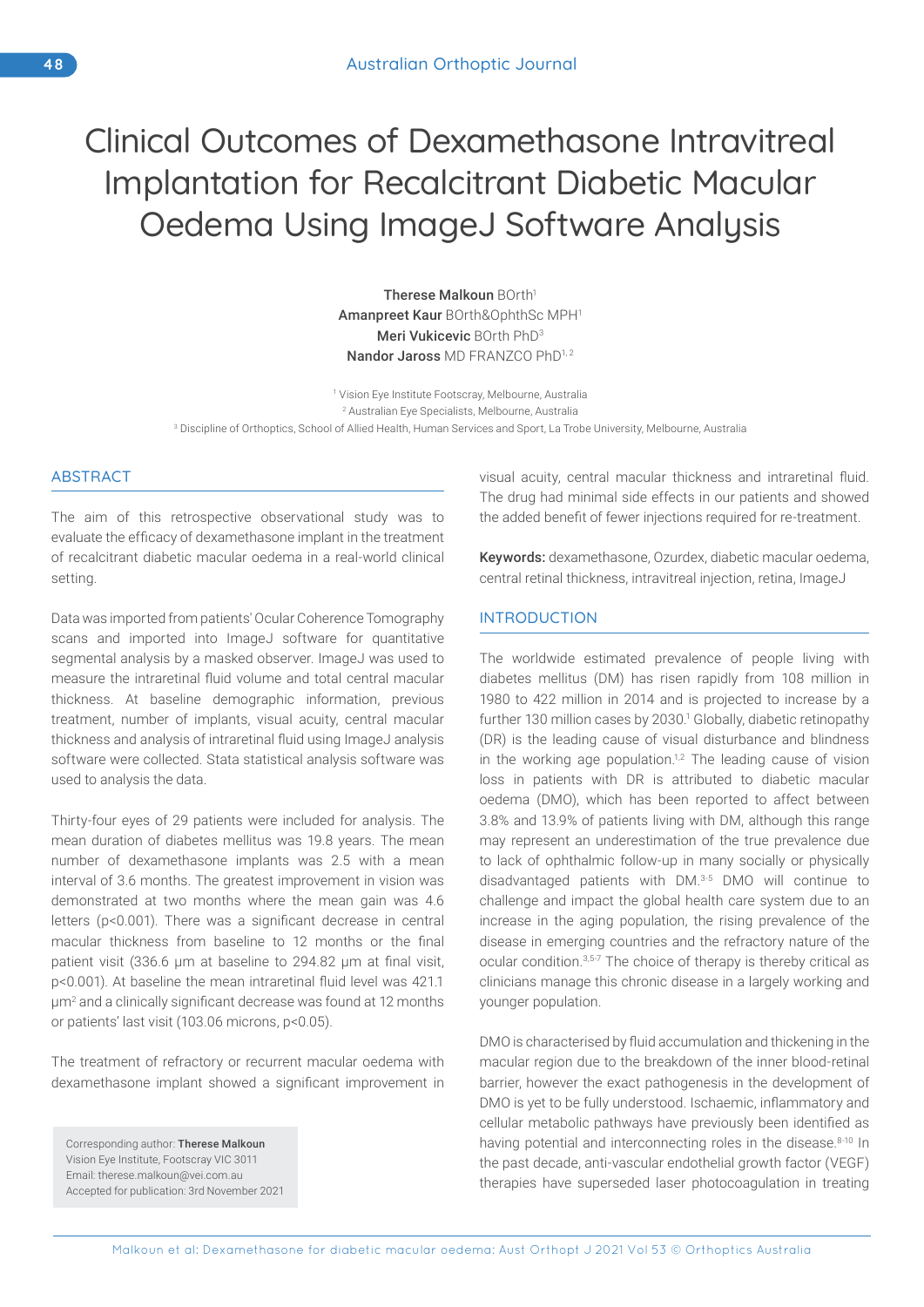DMO.11-14 Focal and grid laser were used to prevent severe vision loss, however they were not effective in restoring visual acuity. Further, laser treatment resulted in serious complications including loss of central vision leading to central visual field scotomas due to laser scarring.<sup>14-16</sup>

Multi-centre studies have affirmed the effectiveness of VEGF inhibitors in the treatment of DMO.14,17 The Diabetic Retinopathy Clinical Research Network (DRCR.net) Protocol T study compared the effectiveness of ranibizumab, aflibercept and bevacizumab in the treatment of DMO. Mean visual acuity at 24 months improved by 12.8 letters in the patients treated with aflibercept, 12.3 letters in those treated with ranibizumab and 10 letters in patients receiving bevacizumab. This comparative study supported the use of VEGF inhibitors for the treatment of DMO as they were found to increase visual acuity and decrease the need for laser photocoagulation. However, the refractory nature of the disease was shown in the RISE and RIDE studies, where DMO persisted in 23% of patients despite monthly ranibizumab injections. Variation in study outcomes suggests a need for alternative treatments therapies, in particular for patients who provided resistance or no response to anti-VEGF therapies.18

Given that retinal inflammation plays a role in the development of DMO, anti-VEGF drugs may not effectively target the inflammatory molecules in all patients. Steroid therapies however, can simultaneously target inflammatory, angiostatic and anti-permeability pathways of the disease.<sup>19</sup> Triamcinolone acetonide is an anti-inflammatory drug used in the treatment of DMO. Chan, Mohamed, Shanmugam et al<sup>20</sup> have reported its efficacy for improving distance visual acuity by >5 LogMAR letters at two-years, achieved by 56% of eyes compared to 26% improvement in BCVA in the placebo group. Elevated intraocular pressure of >5 mmHg was seen in 68% of eyes treated with triamcinolone compared to 10% in the placebo group, suggesting a significant possible complication. The researchers also reported that repeat intravitreal injections of triamcinolone were not as effective in improving vision as the initial injection which remains a consideration due to the refractory nature of DMO.

Dexamethasone (DEX) implant (Ozurdex; Allergan Inc, Irvine, CA) is a sustained-release anti-inflammatory implant placed in the posterior cavity for the treatment of macular oedema secondary to DMO, vein occlusions and non-infectious uveitis. The antiinflammatory properties of DEX appear six-fold stronger than triamcinolone, offering a significant potential alternative.<sup>21</sup> Clinical trials have shown the effectiveness and safety profile of DEX in the treatment of refractory DMO.<sup>11,21-25</sup> Although clinical trials provide a platform for evidence-based guidelines of treatment regimens, the rigid timelines may not translate easily to clinical practice due to the high burden on patients and their carers<sup>26,27</sup>

Whilst real-life studies may be challenged by the potential of irregular monitoring, they provide the flexibility for modifying the treatment regimen. Understanding the usage pattern and visual outcomes of DEX in the real-world setting will provide insight into the disease and treatment process, particularly in chronic conditions with complex comorbidities such as diabetes mellitus.

The present retrospective case cohort study was conducted to provide a clearer understanding of the usage and efficacy of DEX treatment in a real-world clinical setting with an emphasis on DMO patients.

#### **METHODS**

This was a retrospective observational study of patients with with centre-involving DMO who were resistant to previous treatment modalities and needed a change in the therapy. All the patients attending the retinal clinic from March 2016 to January 2017 (the first 10 months of the DEX implant by the treating physician) were included in the analysis and were followed for a minimum of six months post initial treatment to a maximum of 12 months. Data were collected from the patients' clinic files.

All patients had refractory or recurrent DMO which was diagnosed using fundoscopy and optical coherence tomography (OCT). Patients were considered for DEX implant if diagnosed as a non-responder to previous intravitreal therapies including ranibizumab, aflibercept, bevacizumab or triesence for persistent DMO. The decision to re-treat was made at the discretion of the surgeon in accordance with clinical practice. Rescue vascular endothelial growth factor inhibitor intravitreal injections and the use of intraocular pressure (IOP) lowering agents were prescribed as required.

Retrospective data extraction included patient demographics (age, gender, duration of diabetes); the number of intravitreal injections prior to DEX implant; IOP and the presence of unexpected events during or after the injection procedures.

The primary outcome measure was best-corrected visual acuity (BCVA) measured using an Early Treatment Diabetic Retinopathy Study (ETDRS) chart and recorded in number of letters. Secondary outcome measures included central macular thickness (CMT) measured in microns, using high-definition OCT (Carl Zeiss Meditech AG, Germany); analysis of intraretinal (IR) fluid measured in μm<sup>2</sup>; and IOP.

ImageJ analysis software<sup>28</sup> (National Institutes of Health, Bethesda, MD; available as a free download from http://rsb.info. nih,gov/ij/download.html) was used to calculate IR fluid. Deidentified patient OCT images were extracted by a clinical orthoptist and given to a masked observer for quantitative segmental manual analysis using ImageJ. As part of this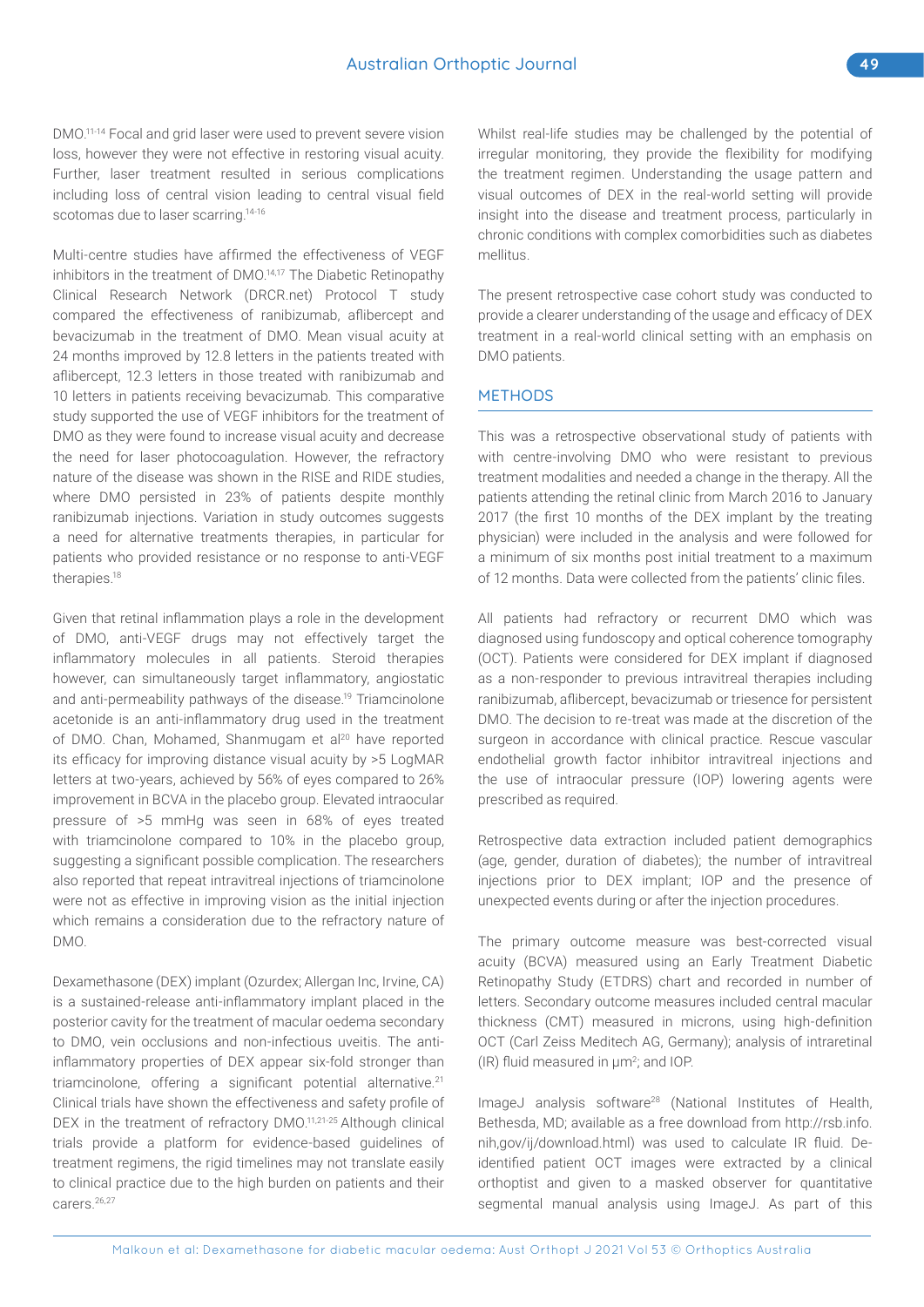procedure, the images were horizontally elongated and re-sized to a width of 4,029 pixels and a height of 1,024 pixels to allow for uniformity in all directions (Figure 1).



Figure 1. Image re-sizing using ImageJ software.

The cross-sectional area of the total macula, IR fluid, subretinal fluid and retinal pigment epithelium were derived. The inner limiting membrane, outer plexiform layer and retinal pigment epithelium were identified and marked using the polygon selection feature within ImageJ software to allow measurement of the inner macula. Central macular thickness is within 1.0 mm of the fovea and the total macular thickness in the central 6.0 mm surrounding the fovea. IR fluid was then identified and manually marked using polygon selection and measured to analyse the non-centre involving DMO.



Figure 2. Marking and calculation of intraretinal fluid using ImageJ.

Data were analysed using Stata statistical analysis software version 12 (StatCorp LLC) and included descriptive analyses, correlations between outcome measures and linear regression with robust variance to allow for clustering between eyes and within patients.

# **RESULTS**

Patients treated with DEX implant for centre-involving DMO in a routine clinical setting were studied. Thirty-four eyes of 29 patients treated with DEX implants for DMO were included for analysis. Baseline characteristics for the cohort are shown in Table 1. All patients received at least one DEX implant, with the mean number of implants reaching  $2.5 \pm 1.0$  (SD) (range 1 to 4). The mean follow-up time was 8.33 months. Seventeen eyes (50%) received three or more implants during the review period. The mean interval between DEX implants was  $3.6 \pm 2.6$  months (range 1 to 12).

| <b>Table 1. Patient baseline characteristics</b>                      |                                     |                 |  |  |  |  |  |
|-----------------------------------------------------------------------|-------------------------------------|-----------------|--|--|--|--|--|
| $n = 29$                                                              | Mean (SD)                           | Range           |  |  |  |  |  |
| Age (years)                                                           | 67.9(9.2)                           | $45 - 88$       |  |  |  |  |  |
| Gender                                                                | Male n=20 (69%)<br>Female n=9 (31%) |                 |  |  |  |  |  |
| Duration of diabetes (years)                                          | 19.8(7.3)                           | $6 - 37$        |  |  |  |  |  |
| Mean number of intravitreal injections prior to this study            | 5.7(3.2)                            | $1 - 14$        |  |  |  |  |  |
| Mean number of triesence injections prior to this study               | 1.2(1.5)                            | $0 - 5$         |  |  |  |  |  |
| Number of patients needing IOP-lowering treatment prior to this study | $9(34.0\%)$                         |                 |  |  |  |  |  |
| Mean BCVA (letters) at baseline                                       | 16.1(9.2)                           | $1 - 34$        |  |  |  |  |  |
| Mean CMT (µm) at baseline                                             | 336.6 (78.9)                        | $196 - 480$     |  |  |  |  |  |
| Mean IR fluid area (µm <sup>2</sup> ) at baseline                     | 421.1 (311.1)                       | $45.0 - 1385.7$ |  |  |  |  |  |
| Mean IOP at baseline (mmHg)                                           | 14.8(2.9)                           | $11 - 26$       |  |  |  |  |  |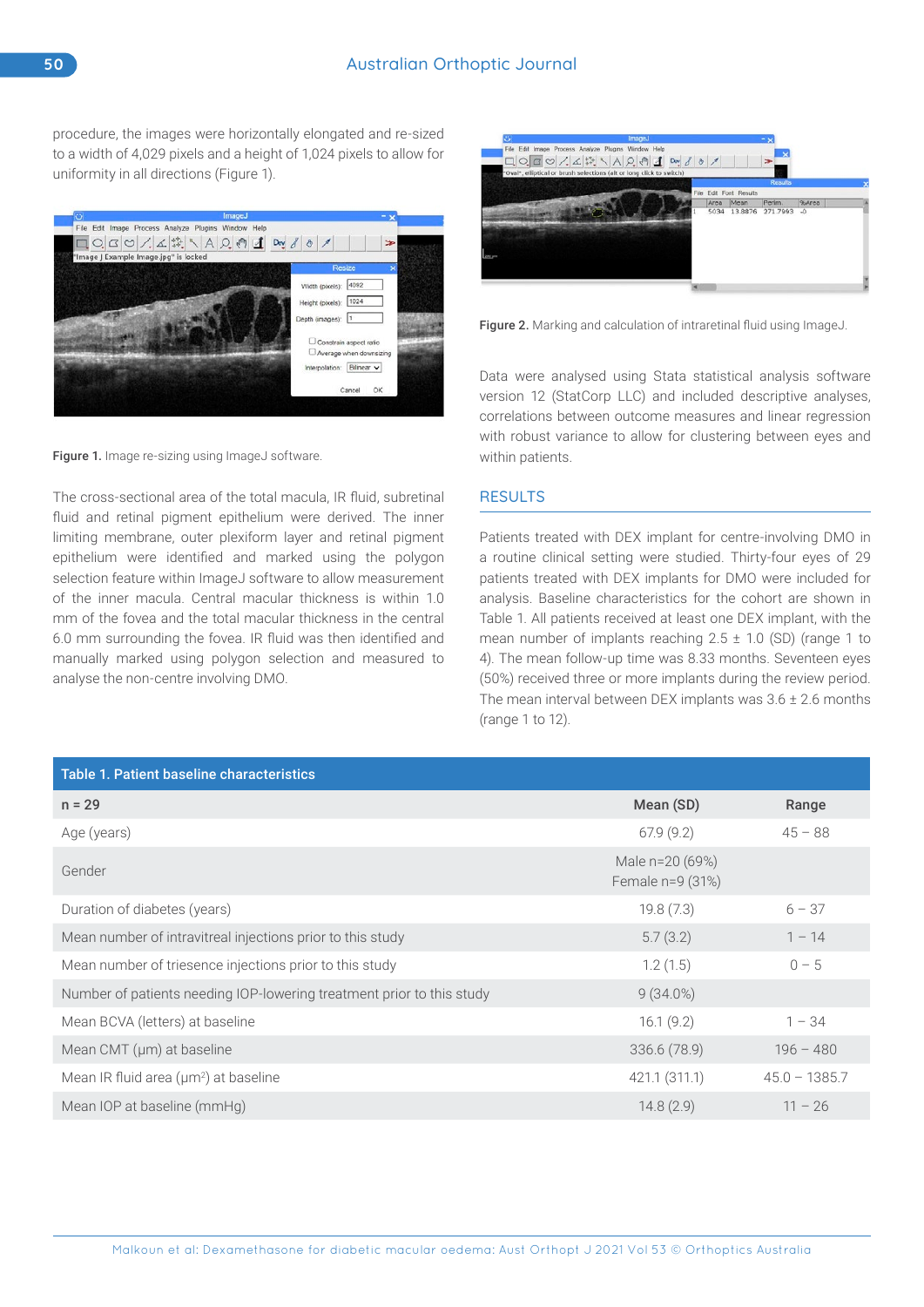#### Best-corrected visual acuity (BCVA)

The mean number of letters at baseline was  $16.1 \pm 9.2$  and the change over time is shown in Figure 3. The greatest improvement in BCVA was demonstrated by patients at two months, where the mean gain was 4.6 letters or approximately one line of vision (p<0.001).



Figure 3. Mean change in BCVA over time.

The proportion of eyes achieving >5 and >10 letter improvement at 1, 3, 6, 9 and 12-months is shown in Table 2. No patients lost greater than 10 letters at any time-point.

| Table 2. Proportion of eyes gaining 5 and 10 letters<br>at respective time intervals |       |     |                           |      |              |  |  |
|--------------------------------------------------------------------------------------|-------|-----|---------------------------|------|--------------|--|--|
|                                                                                      | month | 3   | 6<br>months months months | 9    | 12<br>months |  |  |
| Number of<br>eyes with<br>data                                                       | 34    | 32  | 26                        | 11   | 16           |  |  |
| >5 letter<br>$gain$ $%$                                                              | 324   | 209 | 177                       | 26.5 | 26.5         |  |  |
| >10 letter<br>$qain (\%)$                                                            | 147   | 147 | 11.8                      | 147  | 14 /         |  |  |

#### Central macular thickness

Mean CMT over 12 months is shown in Figure 4. The mean CMT at baseline was 336.6 µm and this improved to 294.82 µm (± 65.0 µm). 'Last visit attended' data was used for the final 12-month analysis, a statistically significant decrease in overall CMT (p<0.001).



Figure 4. Mean central macular thickness change over time.

There was a significant correlation between both baseline CMT and total number of DEX injections with the final CMT at 12 months. This represented a moderately positive relationship for both variables (baseline CMT: r=-0.39, p=0.02; DEX: r=- 0.51, p=0.04). This was similarly significant at 1 and 2 months following the initial DEX injection (r=-0.592, p=0.0002; r=-0.563, p=0.0098, respectively). Change in CMT from baseline and change in BCVA from baseline is shown in Figure 5.

Change in CMT is moderately positively correlated with change in BCVA; thicker CMT was associated with poorer VA.



Figure 5. Mean change in CMT and corresponding mean VA change.

Multiple regression analysis was undertaken to eliminate confounding factors to the change in CMT, final CMT and the initial change at 1 month. There were no significant variables predicting the change in CMT at 1 month (p=0.29) or final change in CMT (p=0.85).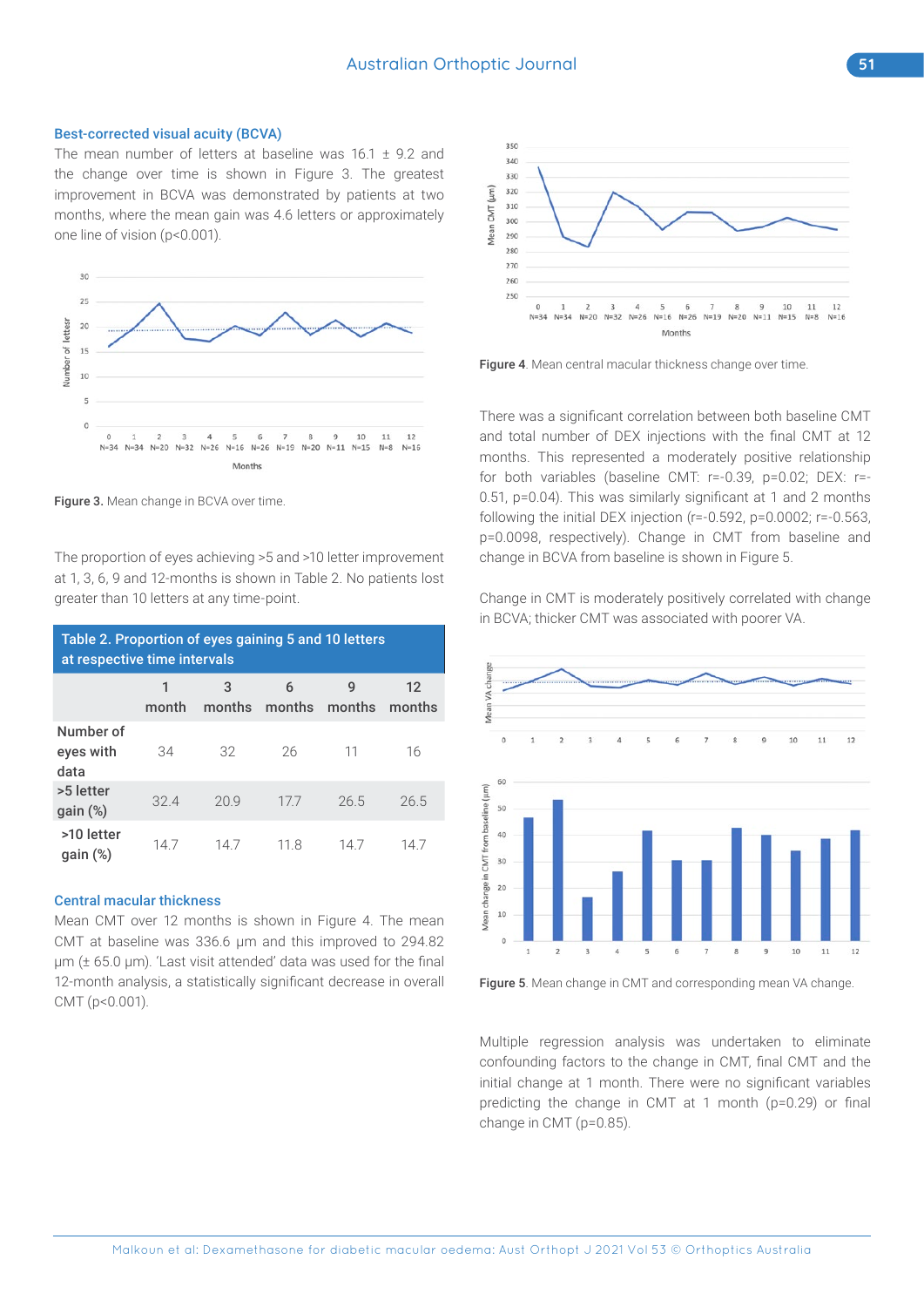## Intraretinal fluid level

The mean IR fluid level at baseline was  $421.1 \mu m^2 (SD \pm 311.1)$ and a clinically significant decrease was noticed at 12 months or patients' last visit (103.06 µm<sup>2</sup>, p<0.05). The IR fluid change is shown at each time-point in Figure 6.



Figure 6. Mean intraretinal fluid level change over time.

Age at baseline and overall change in IR fluid area at final visit presented a significant moderately positive relationship (r=0.641, p<0.001). There was a statistically significant positive correlation between CMT and IR fluid levels at each monthly interval (p<0.05). The strength of the relationship was relatively weak at 5 months (r=0.231), increasing to a strong relationship at 12 months (r=0.857).

#### Intraocular pressure

The mean IOP at baseline and the change over time is shown in Figure 7. Following DEX injections, 20.5% of eyes showed a significant increase in IOP (p=0.041) over 12 months, requiring treatment. Patients were generally prescribed IOP-lowering medication when IOP measured above 25 mmHg. Five eyes were treated with topical medication, while two eyes underwent selective laser trabeculoplasty. Only one patient (one eye) required continuation of topical treatment at the final visit.

Nine eyes were on IOP-lowering medication prior to DEX treatment and continued therapy throughout the period of this retrospective review. It is worth noting that six of these eyes (66.7%) had previously been treated with triesence intravitreal injections.



Figure 7. Mean IOP change over time.

#### DEX implant re-treatment indication

The number of eyes requiring re-treatment with DEX implant was highest at month-3 from baseline, when 18 eyes required another implant. The number of eyes requiring re-treatment over time is shown in Figure 8.





#### Anti-VEGF rescue treatment

Eight eyes (23.5%) underwent additional 'rescue' treatment with other intravitreal injections at follow-up. Five eyes (71.4%) received greater than one additional injection. The mean overall improvement in BCVA of eyes undergoing DEX implants was 3.2 letters, as opposed to 2.1 letters for eyes requiring rescue intravitreal injections. The change in CMT from the baseline reading was not statistically different between eyes requiring rescue treatment and eyes that did not, by the final visit. The decision to treat with other intravitreal injections was varied. Some patients were returned to rescue treatment if DMO presented earlier than 12 weeks post DEX implant. One patient showed macular ischemia on fluorescein angiography and was returned to anti-VEGF drugs to help promote vascular flow through the deep capillary plexus and the foveal avascular zone.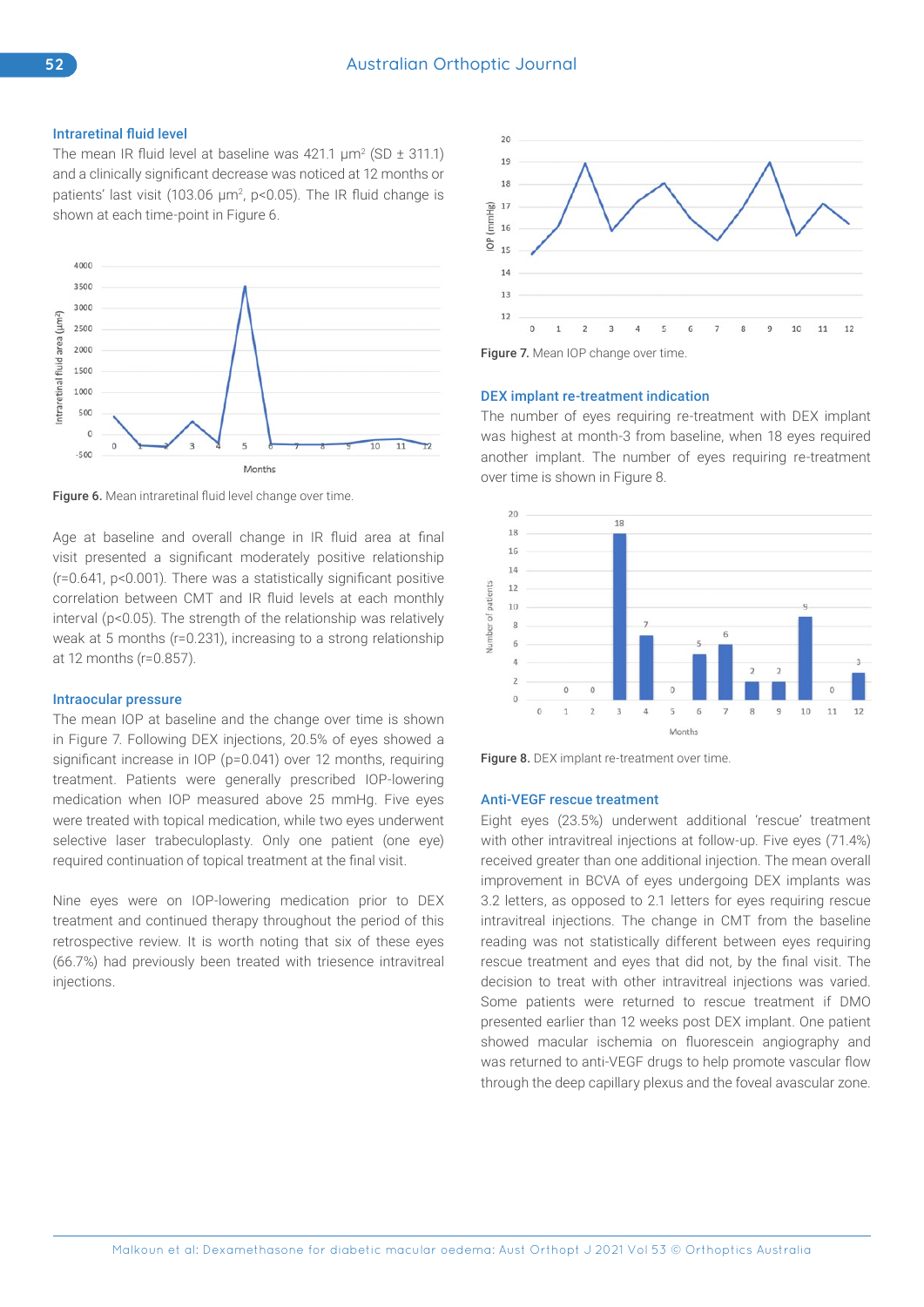

Figure 9. Change in vision, mean intraretinal fluid and mean CMT in 'Ozurdex only' and IVI groups at baseline and at 12 months.

#### Adverse events

There were minimal side-effects reported by patients. The most common adverse event reported by four eyes (11.7%) was an intermittent 'stick' in front of their visual axis. In all patients, this reported adverse event resolved between one and threeweeks post implant, when the implant appeared to settle into the vitreous cavity. One eye developed a vitreous haemorrhage, which resolved spontaneously, and one eye was diagnosed with a lamellar hole not requiring treatment.

# **DISCUSSION**

Diabetic macular oedema continues to represent a significant burden on both patients and the health care system.<sup>3</sup> The expected increase in the incidence of this chronic disease, particularly in working-age patients, represents a specific clinical challenge for ophthalmologists to optimise the treatment of the condition. Positively, our understanding of pathogenesis and treatment of DMO has evolved in recent times. The introduction of VEGF inhibitors has provided anatomical and visual benefits over focal laser therapy, however this has represented a significant increase in clinic visits with corresponding financial strains and time implications for patients and their carers. The ideal treatment would provide a balance of positive visual and safety outcomes against an extended period of efficacy.14,20,24,26,29-34

The most significant visual gains demonstrated by the patients in this study were at two months following the initial implant (mean, 4.6 letters). However, the mean improvement in visual acuity at 12 months was not as high (mean, 3.0 letters). Visual outcomes reported in DEX studies show that patients often cannot maintain the improvement and may return to baseline values. Vision can be complicated by associated variables including, but not limited to the duration of DMO, presence or development of cataract during the review period and prior treatment.25,37,38

A study by Ou, Brown, Payne et al<sup>39</sup> reported that a medium negative correlation between CMT and BCVA exists in patients with DMO, suggesting that a decrease in CMT will result in an improvement in BCVA. In contrast, other studies suggest that a reduction in CMT does not indeed translate to a visual benefit.23,35-37,40 Baseline retinal thickness may correlate better with baseline visual acuity than to post-treatment retinal thickness and visual acuity outcomes. The limitations in visual gains are likely related to existing trauma and damage at neural and retinal levels<sup>23,35-37,40</sup> The improvement in visual acuity is central to the ongoing discussion of DMO treatment, that is, what is the best time to begin treatment, what represents the most appropriate frontline treatment, when to provide additional options and the development of long-term visual goals for patients. As our understanding of contributing pathophysiological factors increases, it would be expected that the ability to optimise visual and anatomic outcomes will similarly improve.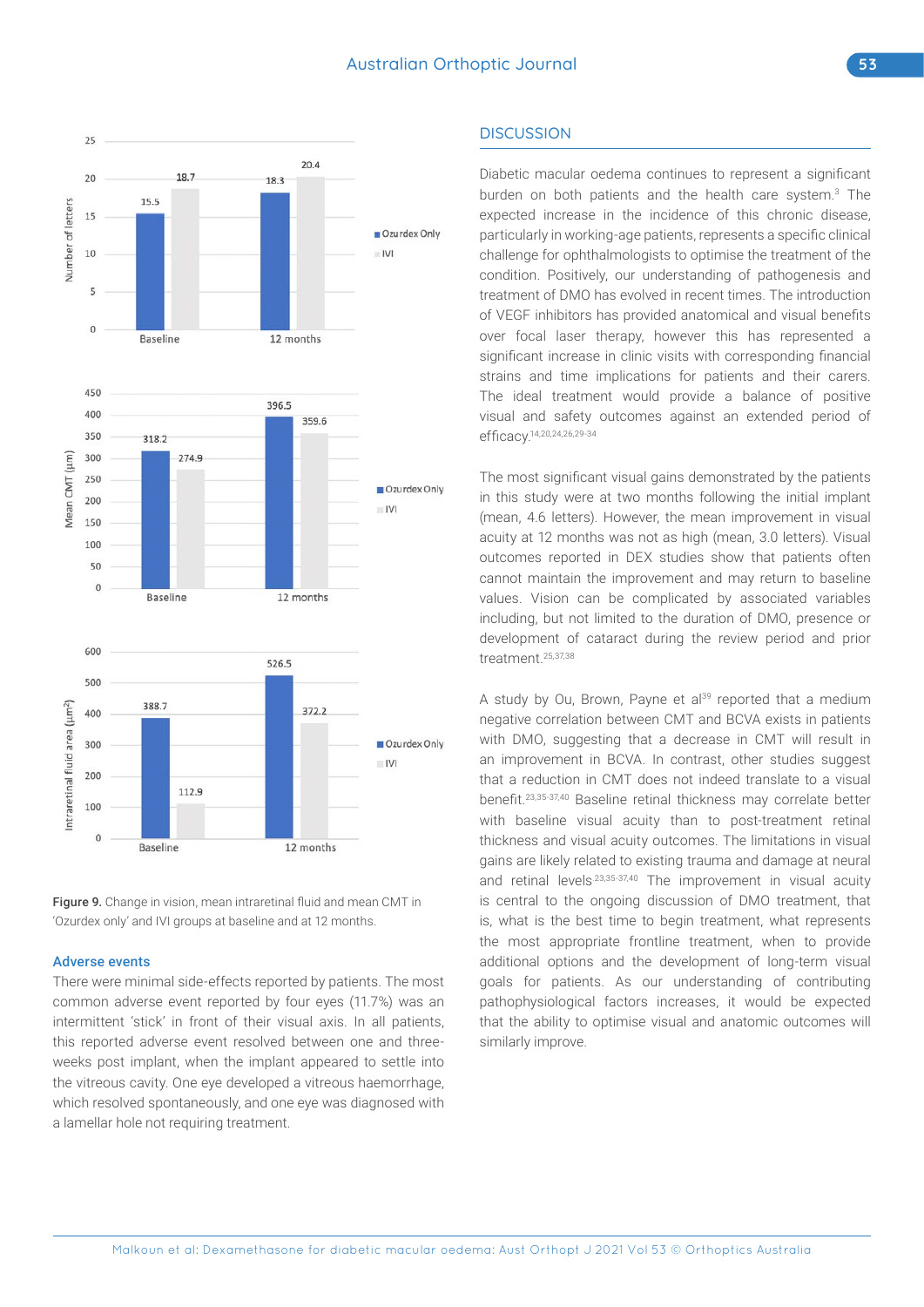The mean CMT at baseline in our study was 336.7 ± 76.9 microns, significantly decreasing to 294.8 ± 65.0 microns at the final visit. Similar real-world assessments of DEX implants for DMO have indicated greater improvements in CMT.<sup>11,32,41</sup> Lam, Albiani, Yoganathan et al describe a mean peak improvement of 190.9 ± 23.5 microns in their DMO sub-group following the final DEX implant.<sup>24</sup> Malclès, Dot, Voirin et al<sup>33</sup> retrospectively analysed 128 eyes of 89 patients and found a mean decrease of 171 microns at 3 years follow-up. This cohort included almost a quarter of treatment-naive patients which impacted the findings. A multi-centre phase IV study by Singer, Dugel, Fine et al<sup>13</sup> reported a mean peak improvement of 137.7 microns at 12 months albeit with significant variation between the various sub-group analyses including lens status, duration of DMO, additional treatment and history of vitrectomy. Our results broadly match those reported by Pareja-Ríos, Fuente-Rodríguez, Bonaque-González et al<sup>42</sup> who reported an overall mean decrease of 49.6 microns in their cohort of refractory DMO patients. Baseline CMT values reported in these studies were considerably higher than our group which may have impacted the potential range of improvement on this parameter.

The largest reduction in CMT occurs at one month following each injection, however the effect of DEX starts to diminish with time. Peak efficiency is thought to be at less than two months albeit the drug has been identified in patients up to 6 months.<sup>21</sup> Pacella, Romano, Turchetti et al<sup>25</sup> reported a regression to baseline values for both CMT and visual acuity, although generally an improvement was maintained by patients with recalcitrant DMO. Malclès et al<sup>33</sup> described a reduction in the need for re-treatment with time suggesting an extension of effect. The extension between treatments may suggest an accumulation over time of the drug within the vitreous, although an increase in effect does not appear to occur over time.<sup>43,44</sup>

The analysis of IR fluid using ImageJ represents a novel assessment in patients with DMO. Persistent scattered IR fluid with or without increased CMT may hinder visual outcomes in patients with DMO. Therefore, measuring CMT using OCT in addition to measuring recalcitrant IR fluid using ImageJ provides insight into the effect of IR fluid on treatment outcomes. Analysis of a larger area around the macula compared to standard OCT (approximately 5 mm compared to 1 mm) may present a clearer understanding of the classification and change in retinal morphology, particularly following treatment.

Whilst the measurement of OCT can evaluate macular thickness, additional morphological biomarkers are not conventionally considered. Namely, the presence and measured amount of IR fluid may have a significant impact on visual function. Therefore, investigation and treatment of additional biomarkers such as IR fluid may be useful in maintaining long-term retinal function. Our study found a correlation between CMT and IR fluid values and helps confirm IR fluid as a potential marker. At baseline the mean IR fluid level was  $421.10 \mu m^2$  with a clinically significant drop at 12 months to 103.06  $\mu$ m<sup>2</sup>. Incorporating a more accessible and faster method to measure volume will assist in increasing the practical use of software technology such as ImageJ.

The cohort was the first set of patients treated with DEX implant by a single surgeon. In the initial phase of treatment, the treating physician cautiously switched some patients back to anti-VEGF therapy to avoid patients potentially developing resistance to DEX and hence limiting their treatment options. As treatment progressed and the functionality of DEX was better understood, fewer patients were switched to other therapies. Hence, confirming that real-life patient management requires adjustable treatment options compared to more formal trials.

Safety remains paramount to any treatment. Our study demonstrated minimal side-effects following implantation, and as with many other studies, suggests that DEX implants maintain a strong ocular and systemic safety profile.2,8,13,21,22,26,30,38,45 Ocular hypertension remains a consideration following injections. In our study, 20.5% of eyes required treatment to reduce IOP during the review period. Only a single patient who required topical medication following DEX implantation remained on treatment by the final visit suggesting a transient increase and successful management of IOP-related effects.

# **CONCLUSION**

Patients in our study had an average of 2.5 DEX implants and prior to treatment with DEX, had a mean of 5.7 intravitreal injections. The benefits of decreasing the number of injections and treatment visits on quality of life and adherence to treatment is well known.32,46-51 Reducing the number of treatments and visits represents a significant possible reduction in treatment burden and financial cost to the patients and carers.

DEX implant re-treatment was highest at month 3 (34.6%) followed by month 10 (17.3%). Re-treatment did not have the constraints of trial protocols where most studies have a fixed re-treatment schedule at 4 or 6-month intervals. Whilst patients in this study were already resistant to other treatments and the study was a retrospective observation, it is possible that 4 to 6-month intervals may be too long to treat patients safely. Eyes in this study were followed for a minimum of 6 months and maximum of 12 months, which may explain why re-treatment tapered off after month 9. Further research is required to identify optimum treatment intervals.

Our cohort represented the initial patients treated with DEX implants by a single surgeon under the same conditions, presenting a clear picture of real-world treatment in patients with refractory diabetic macular oedema. The findings of this study are consistent with many other published studies on several variables, and we found that dexamethasone implant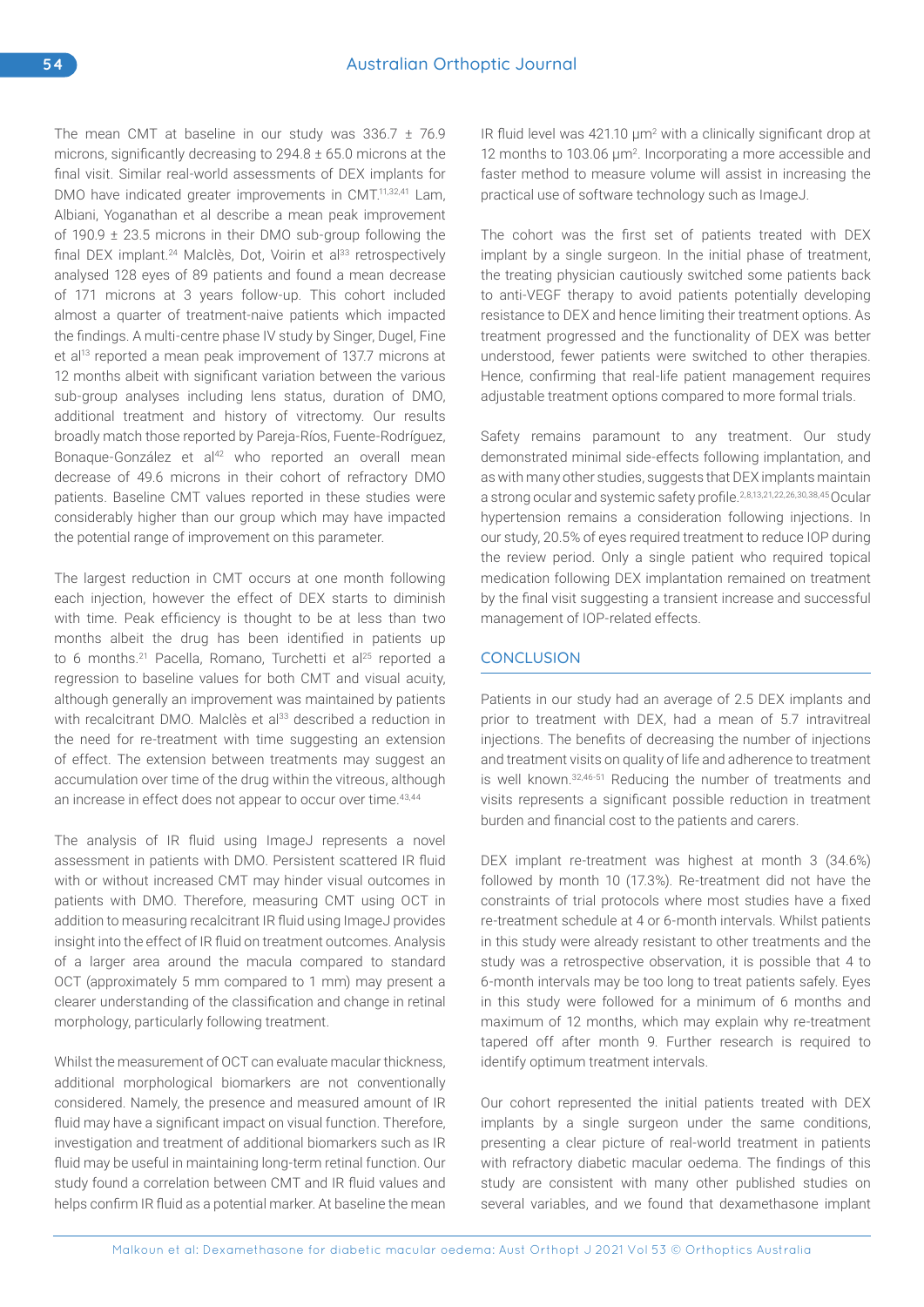improved both best-corrected visual acuity and central macular thickness with a good safety profile and minimum adverse events.

#### ACKNOWLEDGEMENT

The authors wish to acknowledge Navjit Kaur for her assistance with this project.

## **REFERENCES**

- 1. World Health Organization. Global report on diabetes; 2016. [Cited 2021 21st Aug] Available from https://www.who.int/publications/i/ item/9789241565257.
- 2. Mehta H, Gillies M, Fraser-Bell S. Perspective on the role of Ozurdex (dexamethasone intravitreal implant) in the management of diabetic macular oedema. Ther Adv Chronic Dis 2015;6(5):234- 245.
- 3. Ding J, Wong T. Current epidemiology of diabetic retinopathy and diabetic macular edema. Curr Diab Rep 2012;12(4):346-354.
- Kovarik JJ, Eller AW, Willard LA, et al. Prevalence of undiagnosed diabetic retinopathy among inpatients with diabetes: the diabetic retinopathy inpatient study (DRIPS). BMJ Open Diabetes Res Care 2016;4(1):e000164.
- 5. Varma R, Bressler NM, Doan QV, et al. Prevalence of and risk factors for diabetic macular edema in the United States. JAMA Ophthalmol 2014;132(11):1334-1340.
- 6. Sivaprasad S, Oyetunde S. Impact of injection therapy on retinal patients with diabetic macular edema or retinal vein occlusion. Clin Ophthalmol 2016;10:939-946.
- 7. Yau JW, Rogers SL, Kawasaki R, et al. Global prevalence and major risk factors of diabetic retinopathy. Diabetes Care 2012;35(3):556- 564.
- 8. Bhagat N, Grigorian RA, Tutela A, Zarbin MA. Diabetic macular edema: pathogenesis and treatment. Surv Ophthalmol 2009;54(1):1-32.
- 9. Ehrlich R, Harris A, Ciulla TA, et al. Diabetic macular oedema: physical, physiological and molecular factors contribute to this pathological process. Acta Ophthalmol 2010;88(3):279-291.
- 10. Radomska-Leśniewska DM, Bałan BJ, Skopiński P. Angiogenesis modulation by exogenous antioxidants. Cent Eur J Immunol 2017;42(4):370-376.
- 11. Moraru A, Wiederstein J, Pfaff D, et al. Elevated levels of the reactive metabolite methylglyoxal recapitulate progression of type 2 diabetes. Cell Metab 2018;27(4):926-934.
- 12. Rajendram R, Fraser-Bell S, Kaines A, et al. A 2-year prospective randomized controlled trial of intravitreal bevacizumab or laser therapy (BOLT) in the management of diabetic macular edema: 24-month data: report 3. Arch Ophthalmol 2012;130(8):972-979.
- 13. Singer MA, Dugel PU, Fine HF, et al. Real-world assessment of dexamethasone intravitreal implant in DME: findings of the prospective, multicenter reinforce study. Ophthalmic Surg Lasers Imaging Retina 2018;49(6):425-435.
- 14. Wells JA, Glassman AR, Jampol LM. Targeting the effect of VEGF in diabetic macular edema. N Engl J Med 2015;373(5):481-482.
- 15. Girach A, Lund-Andersen H. Diabetic macular oedema: a clinical overview. Int J Clin Pract 2007;61(1):88-97.
- 16. Massin P, Erginay A, Dupas B, et al. Efficacy and safety of sustained-delivery fluocinolone acetonide intravitreal implant

in patients with chronic diabetic macular edema insufficiently responsive to available therapies: a real-life study. Clin Ophthalmol 2016;10:1257-1264.

- 17. Wang K, Wang Y, Gao L, et al. Dexamethasone inhibits leukocyte accumulation and vascular permeability in retina of streptozotocininduced diabetic rats via reducing vascular endothelial growth factor and intercellular adhesion molecule-1 expression. Biol Pharm Bull 2008;31(8):1541-1546.
- 18. Nguyen QD, Brown DM, Marcus DM, et al. Ranibizumab for diabetic macular edema: results from 2 phase III randomized trials: RISE and RIDE. Ophthalmology 2012;119(4):789-801.
- 19. Gillies MC, Sutter FK, Simpson JM, et al. Intravitreal triamcinolone for refractory diabetic macular edema: two-year results of a double-masked, placebo-controlled, randomized clinical trial. Ophthalmology 2006;113(9):1533-1538.
- 20. Chan CK, Mohamed S, Shanmugam MP, et al. Decreasing efficacy of repeated intravitreal triamcinolone injections in diabetic macular oedema. Br J Ophthalmol 2006;90(9):1137-1141.
- 21. Dang Y, Mu Y, Li L, et al. Comparison of dexamethasone intravitreal implant and intravitreal triamcinolone acetonide for the treatment of pseudophakic cystoid macular edema in diabetic patients. Drug Des Devel Ther 2014;8:1441-1449.
- 22. Escobar-Barranco JJ, Pina-Marín B, Fernández-Bonet M. Dexamethasone implants in patients with naïve or refractory diffuse diabetic macular edema. Ophthalmologica 2015;233(3- 4):176-185.
- 23. Gillies MC, Lim LL, Campain A, et al. A randomized clinical trial of intravitreal bevacizumab versus intravitreal dexamethasone for diabetic macular edema: the BEVORDEX study. Ophthalmology 2014;121(12):2473-2481.
- 24. Lam WC, Albiani DA, Yoganathan P, et al. Real-world assessment of intravitreal dexamethasone implant (0.7 mg) in patients with macular edema: the CHROME study. Clin Ophthalmol 2015;9:1255- 1268.
- 25. Pacella F, Romano MR, Turchetti P, et al. An eighteen-month followup study on the effects of intravitreal dexamethasone implant in diabetic macular edema refractory to anti-VEGF therapy. Int J Ophthalmol 2016;9(10):1427-1432.
- 26. Joe AW, Wickremasinghe SS, Gillies MC, et al. Dexamethasone implant for the treatment of persistent diabetic macular oedema despite long-term treatment with bevacizumab. Clin Exp Ophthalmol 2019;47(2):287-289.
- 27. Neubauer AS, Haritoglou C, Ulbig MW. [Cost comparison of licensed intravitreal therapies for Insufficiently anti-VEGF responding fovea Involving diabetic macular edema in Germany]. Klin Monbl Augenheilkd 2019;236(2):180-191.
- 28. Abramoff MD, Magalhaes PJ, Ram SJ. Image processing with ImageJ. Biophotonics Int 2004;11(7):36-42.
- 29. Augustin A, Kuppermann B, Lanzetta P, et al. Dexamethasone intravitreal implant in previously treated patients with diabetic macular edema: subgroup analysis of the MEAD study. BMC Ophthalmol 2015;15:150.
- 30. Boyer DS, Yoon YH, Belfort Jr R, et al. Three-year, randomized, sham-controlled trial of dexamethasone intravitreal implant in patients with diabetic macular edema. Ophthalmology 2014;121(10):1904-1914.
- 31. He Y, Ren XJ, Hu BJ, et al. A meta-analysis of the effect of a dexamethasone intravitreal implant versus intravitreal antivascular endothelial growth factor treatment for diabetic macular edema. BMC Ophthalmol 2018;18(1):121.